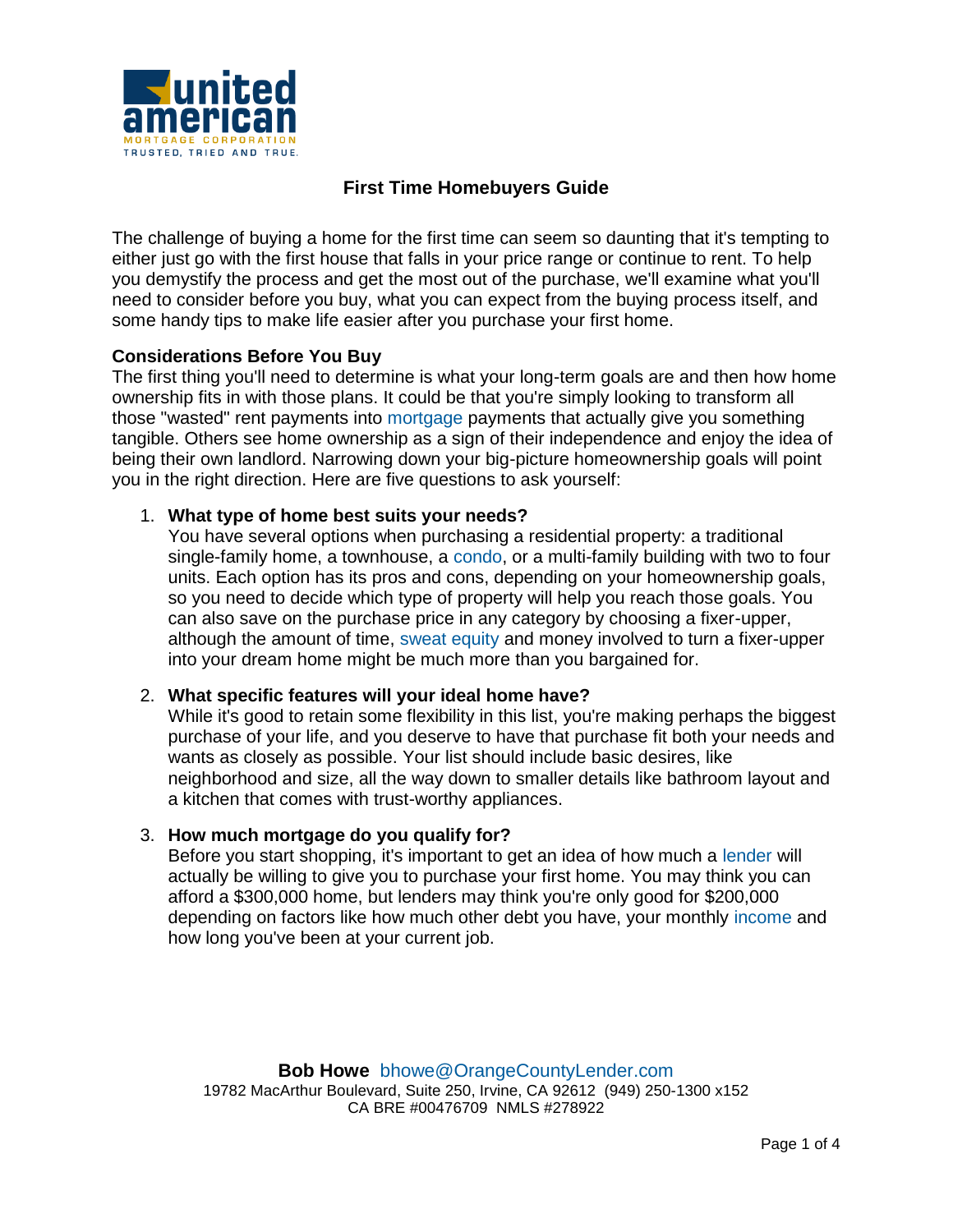- 4. *How much home can you actually afford?*
	- On the other hand, sometimes a bank will give you a loan for more house than you really want to pay for. Just like with the purchase of a new car, you'll want to look at the house's total cost, not just the monthly payment. Of course, looking at the monthly payment is also important, along with how much down payment you can afford, how high the property taxes are in your chosen neighborhood, how much insurance will cost, how much you anticipate spending to maintain or improve the house, and how much your [closing costs](http://www.investopedia.com/terms/c/closingcosts.asp) will be.
- 5. *Who will help you find a home and guide you through the purchase?* A [real estate](http://www.investopedia.com/terms/r/realestateagent.asp) agent will help you locate homes that meet your needs and are in your price range, then meet with you to view those homes. Once you've chosen a home to buy, these professionals can assist you in negotiating the entire purchase process, including making an offer, getting a loan, and completing paperwork. A good real estate agent's expertise can protect you from any pitfalls you might encounter during the process.

### The Buying Process

Now that you've decided to take the plunge, let's explore what you can expect from the home buying process itself. This is a chaotic time with offers and counter-offers flying furiously, but if you are prepared for the hassle (and the paperwork), you can get through the process with your sanity more-or-less intact. Here is the basic progression you can expect:

1. *Find a home.*

Make sure to take advantage of all the available options for finding homes on the market, including using your real estate agent, searching for listings online and driving around the neighborhoods that interest you in search of for-sale signs. Also put some feelers out there with your friends, family and business contacts. You never know where a good reference or lead on a home might come from.

2. *Consider your financing options and secure financing.*

First-time homebuyers have a wide variety of options to help them get into a home, including federally-backed loans and loans for homebuyers who don't have the standard 20% [minimum down payment.](http://www.investopedia.com/terms/m/minimum_down_payment.asp) Your state may also have its own programs for first-time homebuyers. Your mortgage interest rate will also have a major impact on the total price you pay for your home, so shop around.

3. *Make an offer.*

Your real estate agent will help you decide how much money you want to offer for the house along with any conditions you want to ask for, like having the buyer pay for your closing costs. Your agent will then present the offer to the seller's agent; the seller will either accept your offer or issue a counter-offer. You can then accept, or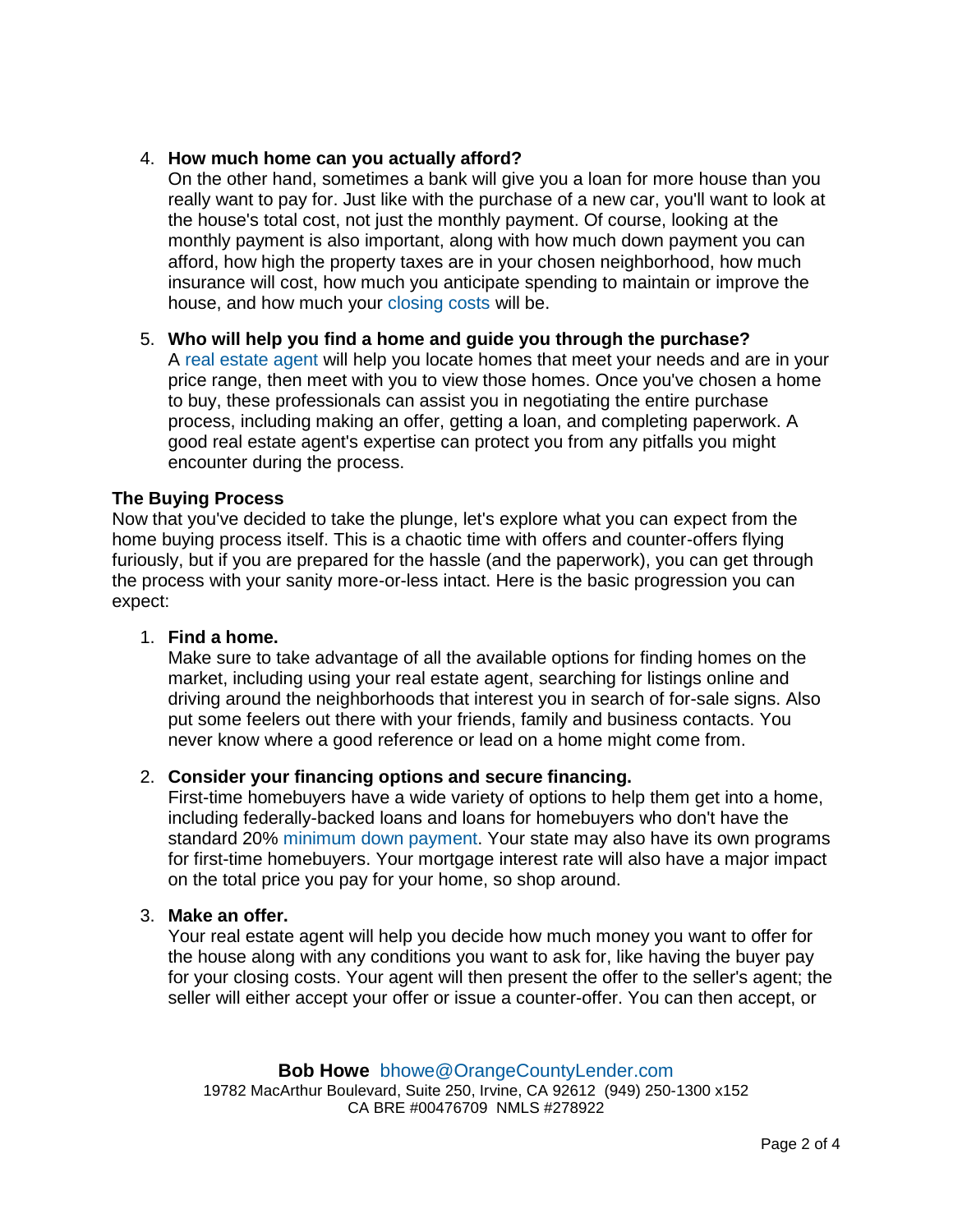continue to go back and forth until you either reach a deal or decide to call it quits. If you reach an agreement, you'll make a good-faith deposit and the process then transitions into [escrow.](http://www.investopedia.com/terms/e/escrow.asp) Escrow is a short period of time (often about 30-45 days) where the seller takes the house off the market with the contractual expectation that you will buy the house - provided you don't find any serious problems with it when you inspect it.

4. *Obtain a home inspection.*

Even if the home you plan to purchase appears to be flawless, there's no substitute for having a trained professional inspect the property for the quality, safety and overall condition of your potential new home. If the home inspection reveals serious defects that the seller did not disclose, you'll generally be able to rescind your offer and get your deposit back. Negotiating to have the seller make the repairs or discount the selling price are other options if you find yourself in this situation.

5. *Close or move on.*

If you're able to work out a deal with the seller, or better yet, if the inspection didn't reveal any significant problems, you should be ready to [close.](http://www.investopedia.com/terms/c/close.asp) Closing basically involves signing a ton of paperwork in a very short time period, while praying that nothing falls through at the last minute.

Things you'll be dealing with and paying for in the final stages of your purchase may include having the home [appraised](http://www.investopedia.com/terms/a/appraised_value.asp) (mortgage companies require this to protect their interest in the house), doing a [title search](http://www.investopedia.com/terms/t/titlesearch.asp) to make sure that no one other than the seller has a claim to the property, obtaining [private mortgage insurance](http://www.investopedia.com/terms/p/privatemortgageinsurance.asp) or a [piggyback loan](http://www.investopedia.com/terms/p/piggy_back_mortgage.asp) if your down payment is less than 20%, and completing mortgage paperwork

## Congratulations New Homeowner ... Now What?

You've signed the papers, paid the movers and the new place is starting to feel like home. Game over right? Not quite. Let's now examine some final tips to make life as a new homeowner more fun and secure.

1. *Keep saving.*

With homeownership comes major unexpected expenses, like replacing the roof or getting a new water heater. Start an [emergency fund](http://www.investopedia.com/terms/e/emergency_fund.asp) for your home so that you won't be caught off-guard when these costs inevitably arise.

2. *Perform regular maintenance.*

With the large amount of money you're putting into your home, you'll want to make sure to take excellent care of it. Regular maintenance can decrease your repair costs by allowing problems to be fixed when they are small and manageable.

3. *Ignore the housing market.* It doesn't matter what your home is worth at any given moment except the moment

## **Bob Howe** [bhowe@OrangeCountyLender.com](mailto:bhowe@OrangeCountyLender.com)

19782 MacArthur Boulevard, Suite 250, Irvine, CA 92612 (949) 250-1300 x152 CA BRE #00476709 NMLS #278922